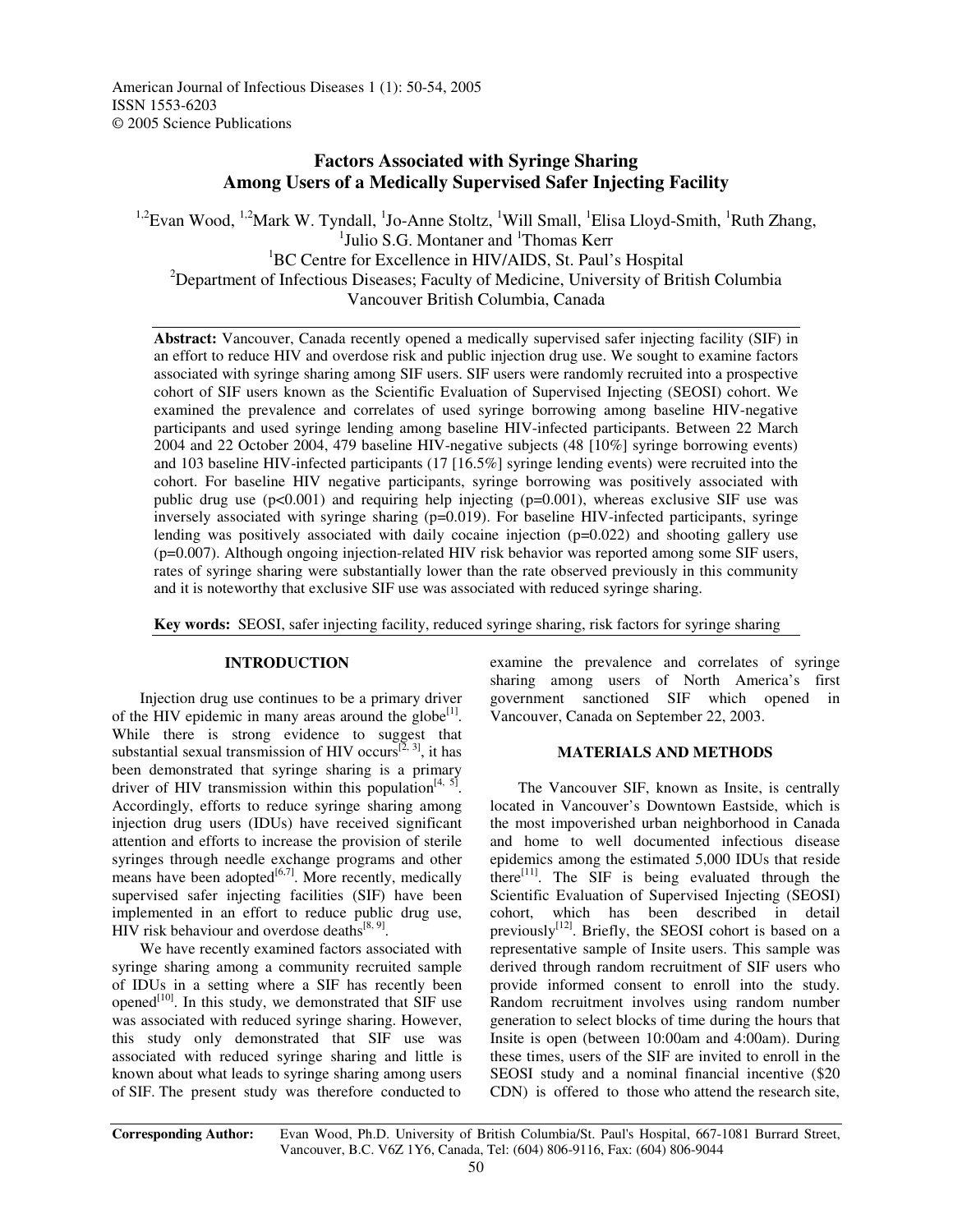located one block away from Insite. Among individuals who wish to enroll in the SIF evaluation and provide informed consent, a venous blood sample is drawn and an interviewer-administered questionnaire is conducted. The SEOSI cohort has been ethically approved by the University of British Columbia/Providence Healthcare Research Ethics Board.

The primary endpoints in the present study were borrowing a used syringe in the last six months among HIV-negative participants and lending a used syringe in the last six months among HIV-infected participants. Since we were primarily concerned with syringe sharing in the community that had occurred after the SIF was available and since the measure of syringe sharing was in reference to the prior six months, we only considered participants who were recruited during the period beginning six months after the SIF had opened (March  $22<sup>nd</sup>$ , 2004) and at the end of the first follow-up period (October 22, 2004).

Variables considered in these analyses included: age, gender, difficulty accessing sterile syringes (yes vs no), daily cocaine injection (yes vs no), daily heroin injection (yes vs no), public drug use (yes vs no), shooting gallery use (yes vs no), requiring help with injections (yes vs no), binge drug use (yes vs no), current Methadone Maintenance Therapy (MMT) use (yes vs no), sex-trade involvement (yes vs no), having been in jail overnight or longer (yes vs no), sexual abuse history (yes vs no) and exclusive use of the SIF for injection drug use during the month prior to the interview (yes vs no). Unless otherwise noted, all behavioral variables were in regard to the six months prior to the interview, with the exception of sexual abuse history which referred to ever in the past. Definitions of drug use behaviors were identical to previous reports<sup>[13,14]</sup>.

Variables potentially associated with syringe lending and borrowing were examined in bivariate analyses using Pearson's Chi-square test and the Wilcoxon rank sum test. All statistical analyses were performed using SPSS 12.0. All p-values are two sided with a significance level of  $p<0.05$ .

Table 1: Bivariate analyses of factors associated with syringe borrowing among HIV-negative participants

| Characteristic               | Borrowed n (%) | No Borrow n (%) | Odds Ratio (95% CI)  | p value |
|------------------------------|----------------|-----------------|----------------------|---------|
| Gender                       |                |                 |                      |         |
| Male                         | 32(66.7)       | 310 (71.9)      | $0.78(0.41 - 1.47)$  | 0.444   |
| Female                       | 16(33.3)       | 121(28.1)       |                      |         |
| <b>Hard Getting Syringes</b> |                |                 |                      |         |
| Yes                          | 9(18.8)        | 58 (13.5)       | $1.48(0.68 - 3.22)$  | 0.316   |
| N <sub>o</sub>               | 39 (81.2)      | 373 (86.5)      |                      |         |
| Daily Cocaine Injection      |                |                 |                      |         |
| Yes                          | 10(20.8)       | 103(23.9)       | $0.84(0.40 - 1.74)$  | 0.635   |
| N <sub>o</sub>               | 38 (79.2)      | 328 (76.1)      |                      |         |
| Daily Heroin Injection       |                |                 |                      |         |
| Yes                          | 26(54.2)       | 211 (49.0)      | $1.23(0.68 - 2.24)$  | 0.493   |
| N <sub>o</sub>               | 22(45.8)       | 220(51.0)       |                      |         |
| Public Drug Use              |                |                 |                      |         |
| Yes                          | 45 (93.8)      | 293 (68.0)      | $7.07(2.16 - 23.13)$ | < 0.001 |
| N <sub>o</sub>               | 3(6.2)         | 138 (32.0)      |                      |         |
| Shooting Gallery Use         |                |                 |                      |         |
| Yes                          | 7(14.6)        | 38(8.8)         | $1.77(0.74 - 4.21)$  | 0.194   |
| N <sub>o</sub>               | 41 (85.4)      | 393 (91.2)      |                      |         |
| Require Help injecting       |                |                 |                      |         |
| Yes                          | 26(54.2)       | 135(31.3)       | $2.59(1.42 - 4.74)$  | 0.001   |
| No                           | 22(45.8)       | 296 (68.7)      |                      |         |
| <b>Binge Drug Use</b>        |                |                 |                      |         |
| Yes                          | 28 (58.3)      | 255(59.2)       | $0.97(0.53 - 1.77)$  | 0.912   |
| N <sub>o</sub>               | 20(41.7)       | 176(40.8)       |                      |         |
| On Methadone                 |                |                 |                      |         |
| Yes                          | 11(22.9)       | 90(20.9)        | $1.13(0.55 - 2.30)$  | 0.743   |
| N <sub>o</sub>               | 37(77.1)       | 341 (79.1)      |                      |         |
| Sex-trade Involvement        |                |                 |                      |         |
| Yes                          | 12(25.0)       | 89 (20.6)       | $1.28(0.64 - 2.56)$  | 0.483   |
| N <sub>o</sub>               | 36 (75.0)      | 342 (79.4)      |                      |         |
| Recently Incarcerated        |                |                 |                      |         |
| Yes                          | 3(6.3)         | 16(3.7)         | $1.73(0.49 - 6.16)$  | 0.424   |
| N <sub>o</sub>               | 45 (93.8)      | 415 (96.3)      |                      |         |
| Sex abuse History            |                |                 |                      |         |
| Yes                          | 19(39.6)       | 125(29.0)       | $1.60(0.87 - 2.97)$  | 0.129   |
| N <sub>o</sub>               | 29 (60.4)      | 306(71.0)       |                      |         |
| <b>Exclusive SIF Use</b>     |                |                 |                      |         |
| Yes                          | 0(0.0)         | 42(9.7)         | $0.14(0.00 - 0.78)$  | 0.019   |
| No                           | 48 (100.0)     | 389 (90.3)      |                      |         |

Note: C.I. = Confidence Interval; All behaviours refer to the prior six months with the exception of methadone, which refers to current use and sex abuse history which refers to any time in the past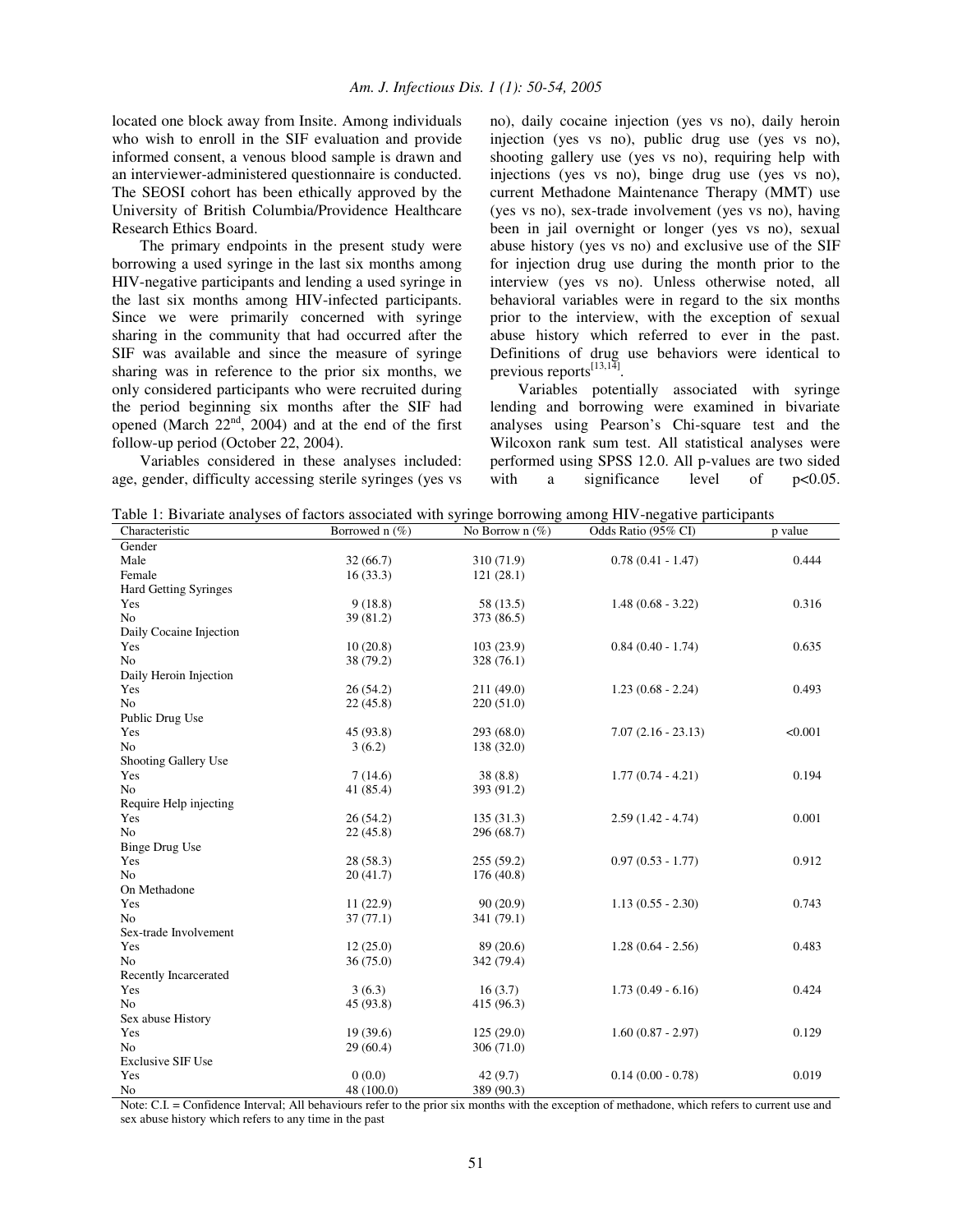# **RESULTS AND DISCUSSION**

Between 22 March 2004 and 22 October 2004, 594 individuals were recruited into the SEOSI cohort among whom 479 (80.6%) were baseline HIV-negative and 103 (17.3%) were baseline HIV-infected. Twelve (0.02%) individuals were excluded because HIV serology was unavailable at the time of this analysis. There were no statistical differences in age, gender, ethnic background, daily cocaine use and daily heroin use between the 303 individuals who were recruited during the first six months after the SIF opened and the 582 individuals who eligible for the present study (all p>0.05). Overall, among the 479 baseline HIV-negative individuals, 48 (10%) reported borrowing a used syringe in the prior six months. As shown in Table 1, syringe borrowing among HIV-negative subjects was positively associated with public drug use (Odds Ratio [OR] 7.07, [95% Confidence Interval [CI]:  $2.16 - 23.13$ ;  $p<0.001$  and requiring help injecting (OR 2.59, [95% CI: 1.42 - 4.74]; p=0.001). Conversely, syringe borrowing was inversely associated with performing all injections in the last month within the SIF (OR 0.14, [95% CI: 0.00- 0.78]; p=0.019).

Overall, among the 103 baseline HIV-positive individuals who were eligible for the present study, 17 (16.5%) reported lending a used syringe in the prior six months. As shown in Table 2, syringe lending was associated with daily cocaine injection (OR 3.42, [95% CI:  $1.15 - 10.2$ ; p=0.022) and shooting gallery use (OR 6.16, [95% CI: 1.75 - 21.70]; p=0.007). Both public drug use (OR 6.19,  $[95\% \text{ CI}$ : 0.78 - 49.30]; p=0.065) and binge drug use (OR 3.36, [95% CI: 0.90 - 12.56]; p=0.060) were marginally associated with syringe lending.

The present study indicates that a minority of SIF users continue to share syringes outside of the SIF. Factors positively associated with used syringe borrowing included public injection drug use and requiring help injecting, whereas exclusive SIF use in the month prior to the baseline interview was associated with lower syringe sharing. Among baseline HIVinfected participants, syringe lending was associated with cocaine injection and shooting gallery use.

Table 2: Bivariate analyses of factors associated with syringe lending among HIV-positive participants

| Characteristic           | Borrowed n (%) | No Borrow n $(\%)$ | Odds Ratio (95% CI)  | p value |
|--------------------------|----------------|--------------------|----------------------|---------|
| Gender                   |                |                    |                      |         |
| Male                     | 9(52.9)        | 57(66.3)           | $0.57(0.20 - 1.64)$  | 0.295   |
| Female                   | 8(47.1)        | 29(33.7)           |                      |         |
| Hard Getting Syringes    |                |                    |                      |         |
| Yes                      | 2(11.8)        | 8(9.3)             | $1.30(0.25 - 6.74)$  | 0.669   |
| N <sub>o</sub>           | 15 (88.2)      | 78 (90.7)          |                      |         |
| Daily Cocaine Injection  |                |                    |                      |         |
| Yes                      | 11(64.7)       | 30(34.9)           | $3.42(1.15 - 10.2)$  | 0.022   |
| N <sub>o</sub>           | 6(35.3)        | 56(65.1)           |                      |         |
| Daily Heroin Injection   |                |                    |                      |         |
| Yes                      | 10(58.8)       | 38 (44.2)          | $1.81(0.63 - 5.19)$  | 0.269   |
| N <sub>o</sub>           | 7(41.2)        | 48 (55.8)          |                      |         |
| Public Drug Use          |                |                    |                      |         |
| Yes                      | 16(94.1)       | 62(72.1)           | $6.19(0.78 - 49.30)$ | 0.065   |
| N <sub>o</sub>           | 1(5.9)         | 24(27.9)           |                      |         |
| Shooting Gallery Use     |                |                    |                      |         |
| Yes                      | 6(35.3)        | 7(8.1)             | $6.16(1.75 - 21.70)$ | 0.007   |
| N <sub>o</sub>           | 11(64.7)       | 79 (91.9)          |                      |         |
| Require Help injecting   |                |                    |                      |         |
| Yes                      | 8(47.1)        | 29(33.7)           | $1.75(0.61 - 5.00)$  | 0.295   |
| N <sub>o</sub>           | 9(52.9)        | 57 (66.3)          |                      |         |
| <b>Binge Drug Use</b>    |                |                    |                      |         |
| Yes                      | 14 (82.4)      | 50(58.1)           | $3.36(0.90 - 12.56)$ | 0.060   |
| N <sub>o</sub>           | 3(17.6)        | 36(41.9)           |                      |         |
| On Methadone             |                |                    |                      |         |
| Yes                      | 5(29.4)        | 29 (33.7)          | $0.82(0.26 - 2.55)$  | 0.730   |
| N <sub>o</sub>           | 12(70.6)       | 57 (66.3)          |                      |         |
| Sex-trade Involvement    |                |                    |                      |         |
| Yes                      | 6(35.3)        | 17(19.8)           | $2.21(0.72 - 6.84)$  | 0.202   |
| N <sub>o</sub>           | 11(64.7)       | 69(80.2)           |                      |         |
| Recently Incarcerated    |                |                    |                      |         |
| Yes                      | 1(5.9)         | 4(4.7)             | $1.28(0.13 - 12.23)$ | 0.999   |
| N <sub>o</sub>           | 16(94.1)       | 82 (95.3)          |                      |         |
| Sex abuse History        |                |                    |                      |         |
| Yes                      | 10(58.8)       | 34(39.5)           | $2.19(0.76 - 6.30)$  | 0.142   |
| N <sub>o</sub>           | 7(41.2)        | 52(60.5)           |                      |         |
| <b>Exclusive SIF Use</b> |                |                    |                      |         |
| Yes                      | 0(0.0)         | 4(4.7)             | $0.94(0.00 - 7.90)$  | 0.961   |
| N <sub>o</sub>           | 17(100.0)      | 82 (95.3)          |                      |         |

Note: C.I. = Confidence Interval; All behaviours refer to the prior six months with the exception of methadone, which refers to current use and sex abuse history which refers to any time in the past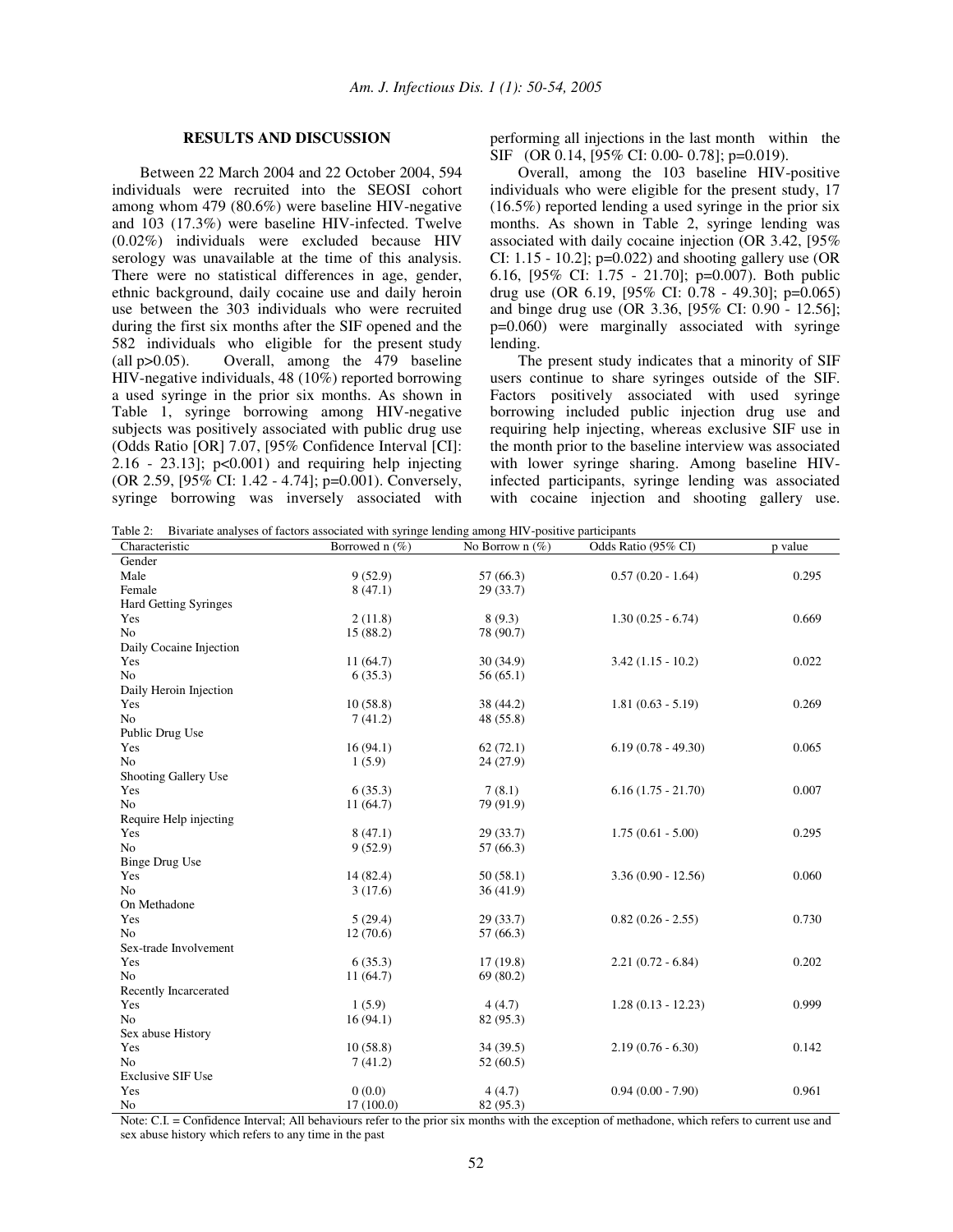Among IDUs in this setting, we have previously reported semi-annual syringe lending and borrowing rates that are significantly higher than those observed among the SIF users considered in the present study<sup>[5,1]</sup> <sup>15]</sup>. Lower rates of syringe sharing among SIF users is consistent with a recent report $[10]$  and is likely due to the reduced risks associated with injecting in a hygienic environment where sterile syringes are provided. The fact that no instances of syringe lending or borrowing were observed among individuals who reported performing all injections within the SIF is encouraging, although it is noteworthy that the SIF can only accommodate 12 injectors at any given time and the capacity is such that the SIF can only service a fraction of the injections occurring in the community. With regard to the risk factors for syringe lending and borrowing identified in the present study, the fact that requiring help with injections was associated with syringe borrowing is not surprising given that it has been shown to be among the strongest determinants of syringe sharing and HIV-infection in this community in several earlier analyses $^{[10,13,14]}$ . This finding also has immediate relevance of SIF operation since these participants may benefit from safer injecting education and since assisted injection is not presently allowed within the  $SIF^{[12, 16]}$ . It is also interesting that public drug use and shooting gallery use were associated with syringe sharing among SIF users, given that homeless and public drug users may be more likely to use the  $SIF^{[17]}$ . This association will have to be explored further in future studies, since reducing wait times at the SIF, extending operating hours and performing outreach into shooting galleries may all be helpful in addressing this concern.

The present study has limitations. First, previous studies have demonstrated that socially stigmatized behaviours, such as syringe sharing, may be underreported by IDUs<sup>[18]</sup>. While it is likely that rates of syringe sharing were under-estimated in the present study, we know of no reason why drug use characteristics or other risk factors would be differentially reported by IDUs that exhibited the risk factors we identified, such as public drug use or requiring help injecting. Finally, it is arguable that ethnographic inquiry and qualitative analyses may have the potential to help determine why specific risk factors, such as public injection drug use and shooting gallery use, were associated with elevated rates of syringe sharing in this environment.

#### **CONCLUSION**

In conclusion, we found that syringe sharing remains prevalent among a minority of SIF users, although rates of syringe sharing among this population are substantially lower than the rate observed previously in this community and it is noteworthy that exclusive SIF use was associated with reduced syringe sharing. This finding is particularly significant because it confirms earlier findings through an independent data source<sup>[10]</sup>. Further study is required to examine whether the risk factors for syringe sharing identified in the present study will be amenable to further reduction through modification of potential barriers to SIF use, such as modifying SIF operating hours and regulations that prohibit assisted injection within the SIF.

## **ACKNOWLEDGMENTS**

The authors wish to thank the staff of the InSite SIF and Vancouver Coastal Health (Chris Buchner, Heather Hay, Dr. David Marsh). We also thank Bonnie Devlin, Evelyn King, Aaron Eddie, Peter Vann, Dave Isham, Daniel Kane, Steve Gaspar, Carl Bognar, Megan Oleson and Suzy Coulter for their research and administrative assistance. The SIF evaluation has been made possible through a financial contribution from Health Canada, though the views expressed herein do not represent the official policies of Health Canada.

#### **REFERENCES**

- 1. Kerr, T., A. Wodak, R. Elliot, J.S. Montaner and E. Wood, 2004. Opiod substitution therapy and HIV/AIDS treatment and prevention. Lancet, 364: 1918-1919.
- 2. Kral, A.H., R.N. Bluthenthal, J. Lorvick, L. Gee, P. Bacchetti and B.R. Edlin, 2001. Sexual transmission of HIV-1 among injection drug users in San Francisco, USA: risk-factor analysis. Lancet, 357: 1397-401.
- 3. Strathdee, S.A., N. Galai, M. Safaeian, D.D. Celentano, D. Vlahov and J. Lisette *et al.*, 2001. Sex differences in risk factors for HIV seroconversion amon injection drug users: A ten year perspective. Arch. Internal Med., 161: 1281-1288.
- 4. Tyndall, M.W., S. Currie, P. Spittal, K. Li, E. Wood and M.V. O'Shaughnessy *et al.*, 2003. Intensive injection cocaine use as the primary risk factor in the Vancouver HIV-1 epidemic. AIDS, 17: 887-93.
- 5. Wood, E., M.W. Tyndall, P.M. Spittal, K. Li, R.S. Hogg and J.S. Montaner *et al.*, 2002. Factors associated with persistent high-risk syringe sharing in the presence of an established needle exchange programme. AIDS, 16: 941-3.
- 6. Des Jarlais, D.C., M. Marmor, D. Paone, S. Titus, Q. Shi and T. Perlis *et al.*, 1996. HIV incidence among injecting drug users in New York City syringe-exchange programmes. Lancet, 348: 987-91.